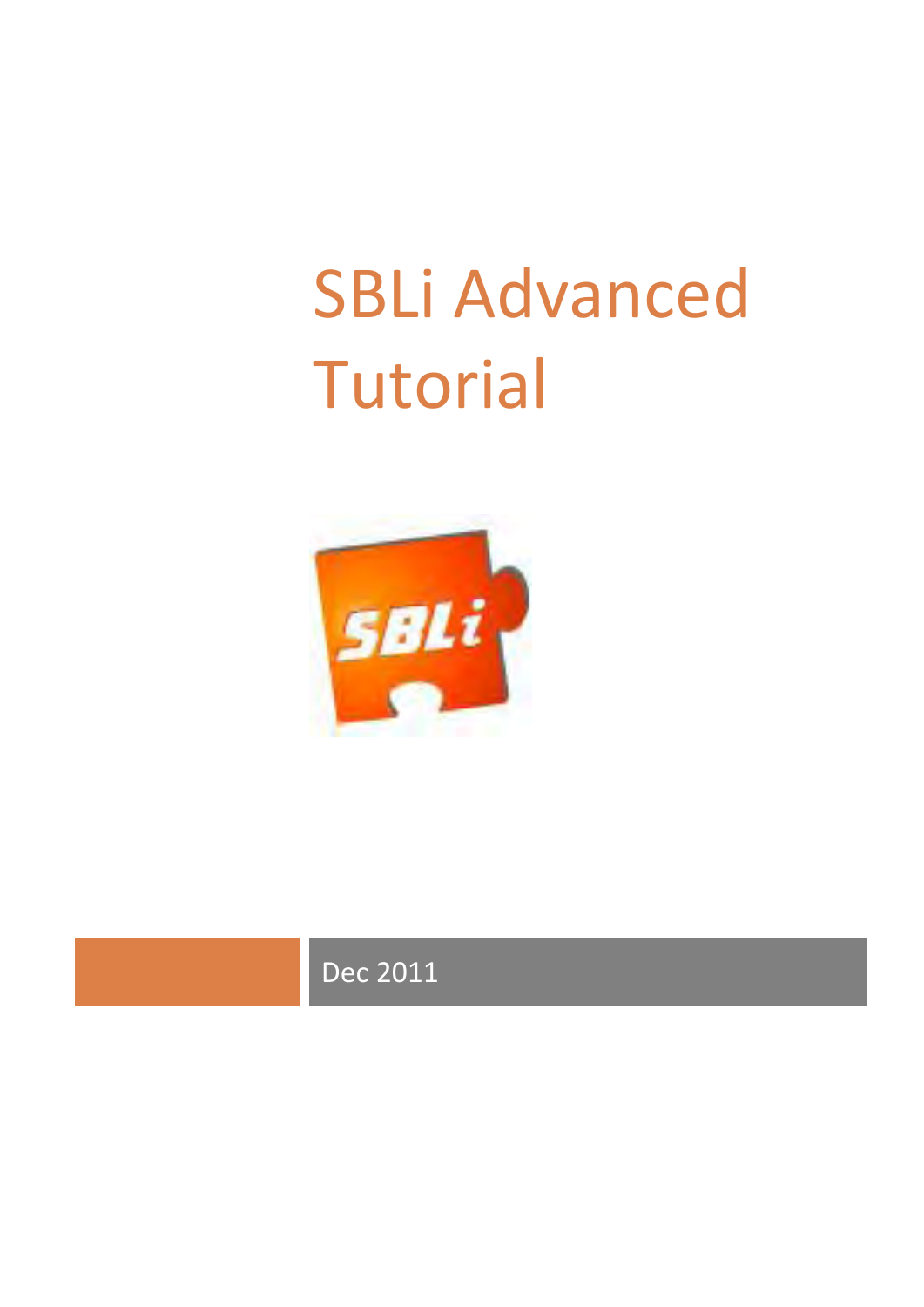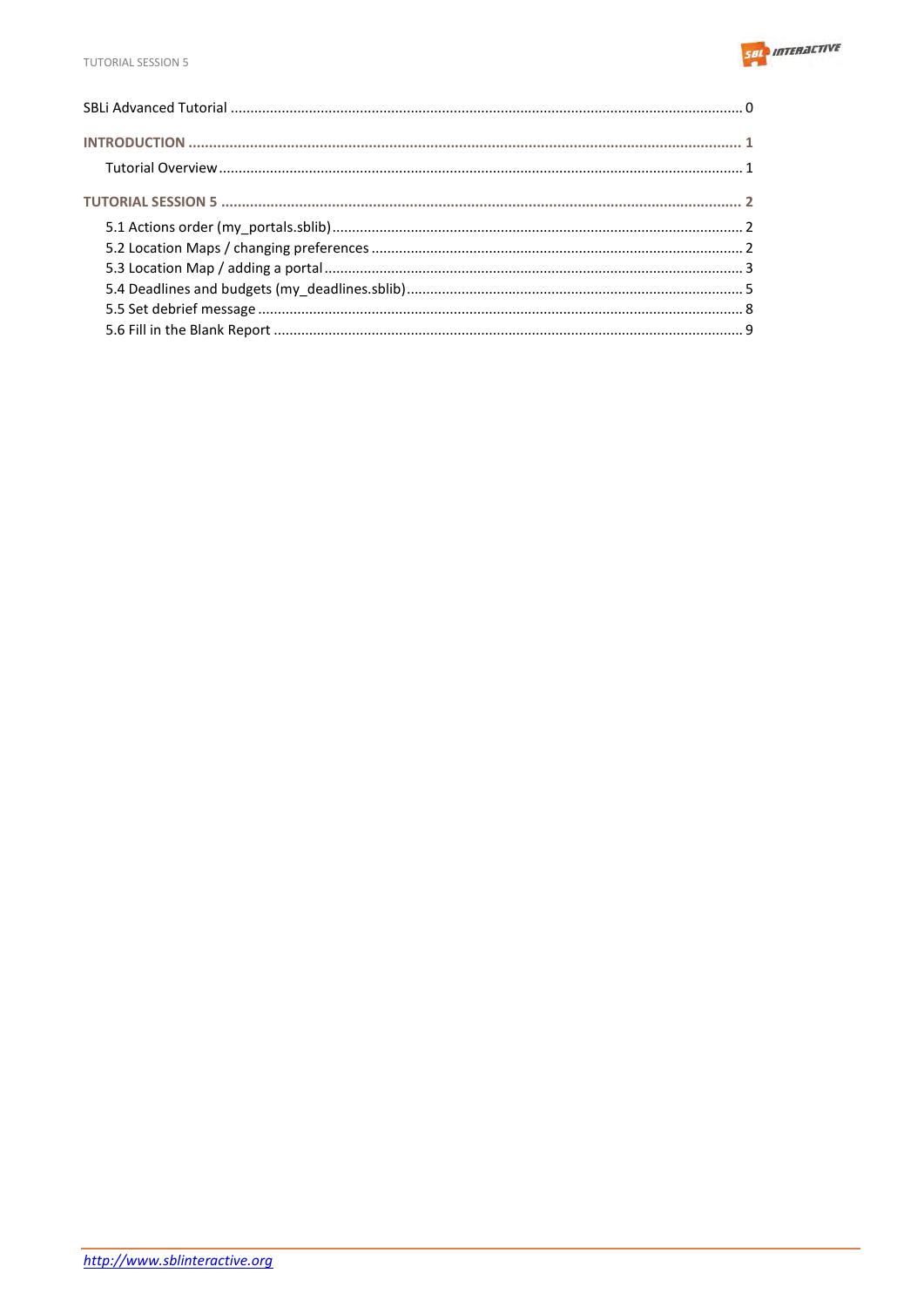

## <span id="page-2-0"></span>**INTRODUCTION**

The purpose of this tutorial is build on the knowledge attained in the Introduction Tutorial. If you have not attended the introductory tutorial but already have a sound understanding of the basics you will be able to follow along quite easily.

Initially we will be amending the Fish Tutorial, created by Terry Stewart, Massey University, Palmerston North, New Zealand, to include a new school location.



## <span id="page-2-1"></span>**Tutorial Overview**

The images required to complete this SBLi® tutorial can be found in the images folder on the Resource CD supplied. By the conclusion of the whole tutorial you will be able to meet the following outcomes:

#### *Tutorial 5 Outcomes:*

- **Change the order of existing actions**
- Change SBLi preferences
- Add new Location Maps
- Create portals to a new . Location Map
- Set scenario deadlines and budgets...
- $\blacksquare$  Set a debrief message ..

**Note**: in this tutorial document you will come across two different highlight boxes (see below). The yellow box holds the text you will enter into your scenario, the blue hold helpful hints.



This type of box contains the script that gets added to the scenario we create today.

The hint box, which holds very useful information.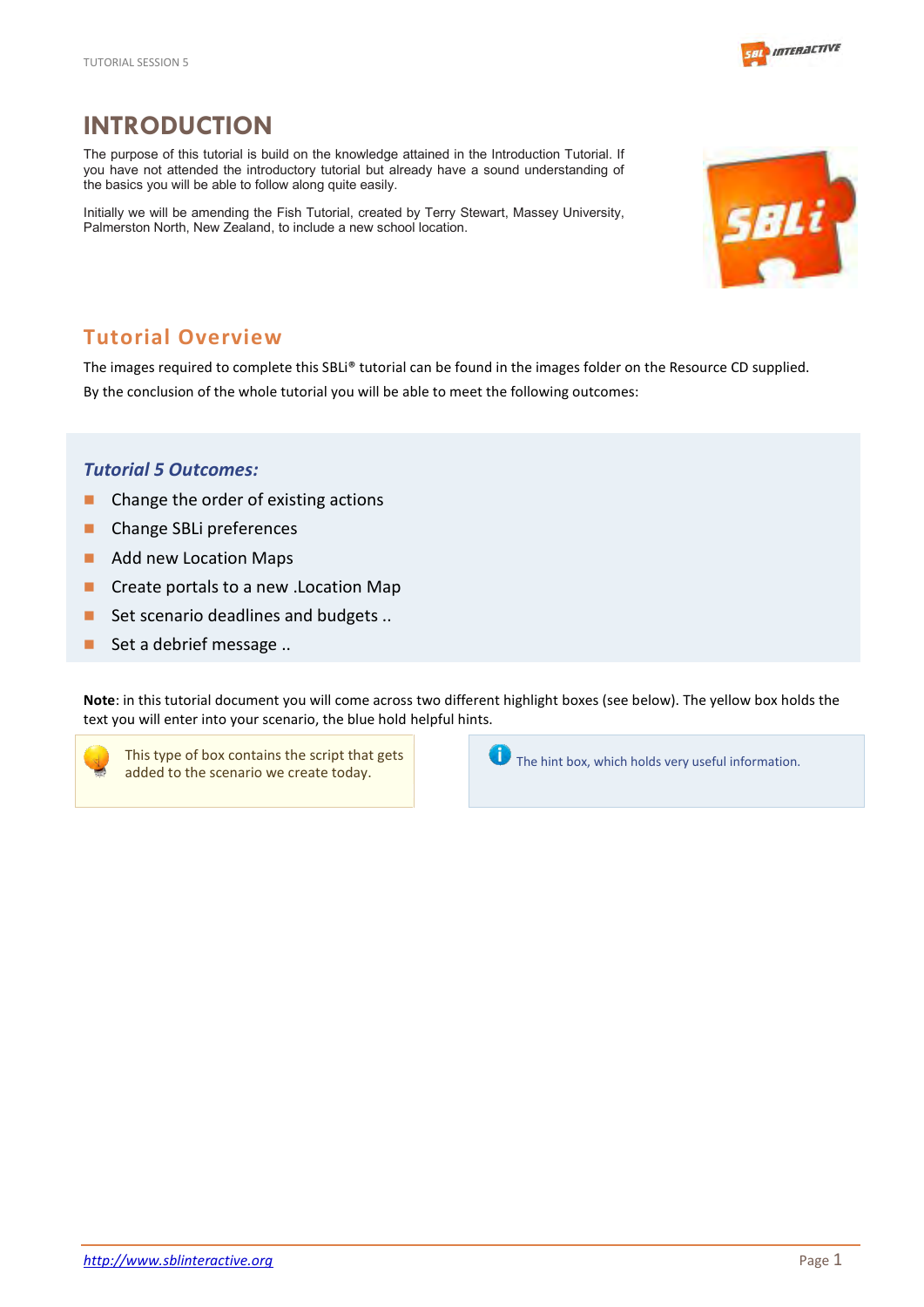

## <span id="page-3-0"></span>**TUTORIAL SESSION 5**

## <span id="page-3-1"></span>**5.1 Actions order (my\_portals.sblib)**

After creating a scenario you may have reason to change the order of some existing actions.

Open the SBLi Builder and load my\_portals.sblib which is found in the "2. Adv tute" folder on the resource CD. You will also find a completed portals.sblib for your reference in the "completed examples" folder.

This is a continuation of the "Goldfish example" so remember to change the scenario name (Properties Panel, Scenario Tab / Name) to Portals. This is very important as it helps you identify the file you are working on. This name appears in the Title Bar of Player and Builder.

| SBL Interactive: Builder (eCDF) 1.1.33 3 - Par | <b>Properties</b>              |  |
|------------------------------------------------|--------------------------------|--|
| File Scenario Settings View Utilities Help     | Scenario Properties<br>$\circ$ |  |
|                                                | enar<br>Name: Portals<br>ŏ     |  |

Now navigate to Alex's Bedroom and click on Alex. Here you can see three action questions created in the introductory tutorial.

To change the order of these questions you need to click on an action and use the Action (vertical) tab in the Properties Panel to alter its position.

Try clicking on the last question "Ask about fly spray". Now click on the actions tab. This action now appears in the name window.

To the right and circled in red is "Position in list". Use the arrows to move the action up and down as desired.

|                                | <b>Properties</b>                                       |
|--------------------------------|---------------------------------------------------------|
| Scenario                       | <b>Action Properties</b><br>Name<br>Ask about fly spray |
|                                | Monetary cost<br>0<br>Time cost<br>0<br>Is a final task |
| Item   Location   Location Map | Position in list<br>Prerequisites                       |
| Action                         | <b>III</b>                                              |

## <span id="page-3-2"></span>**5.2 Location Maps / changing preferences**

Before proceeding further I want you to check that the pre-requisites are turned off. This will ensure you can see all the existing locations when in the builder mode.

Go to the main menu and select Settings and then Preferences. From the list of options set Disable prerequisites to True.

| <b>Preferences</b>                         |         |  |
|--------------------------------------------|---------|--|
| <b>Application Settings</b>                |         |  |
| $\boxminus$ External Editor Configuration  |         |  |
| External HTML editor executable path       | notepad |  |
| $\boxminus$ Options                        |         |  |
| Ask about removing unused files on save    | True    |  |
| Automatic scenario backup                  | True    |  |
| Confirm scenario object delete             | True    |  |
| Disable and sociality continuous coming to | مملك    |  |
| Disable prerequisites                      | True    |  |
| Chairmann and                              |         |  |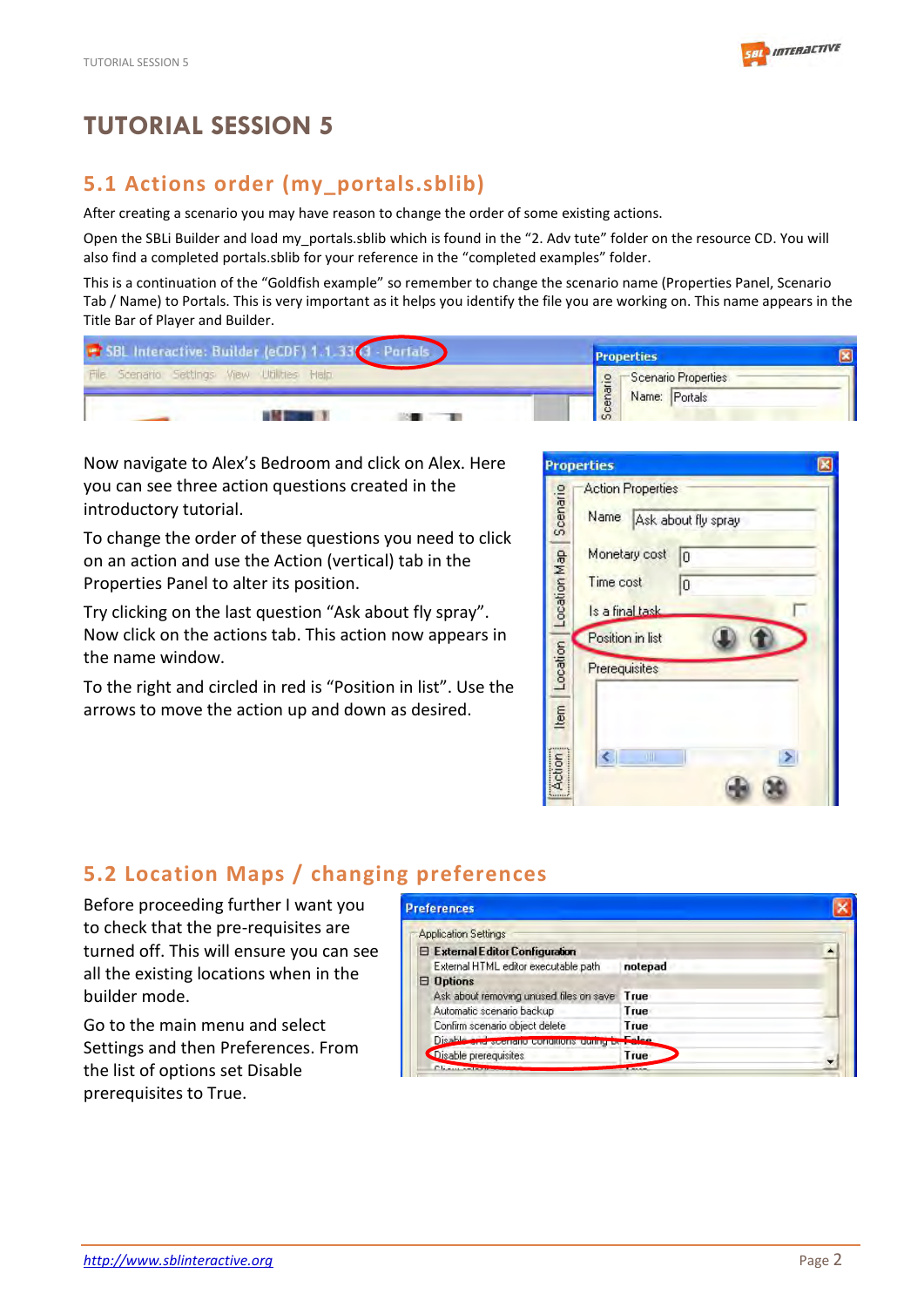

Because we are extending the original "Goldfish" scenario, we need to remove the Final Task. You may remember we originally set the conclusions report as a Final Task, which means when this report is submitted the scenario will be over and no other locations can be visited.

Go to the kitchen location where you submit your conclusions report. Click on the "Your Conclusions" action and in the Actions tab deselect "Is a Final Task". Save your work.

|              | roperties                                            |    |
|--------------|------------------------------------------------------|----|
| Scenario     | <b>Action Properties</b><br>Name<br>Your conclusions |    |
|              | Monetary cost                                        | 0. |
| Location Map | Time cost                                            | n  |
|              | Le a final task                                      |    |
|              | Position in list                                     |    |

## <span id="page-4-0"></span>**5.3 Location Map / adding a portal**

The SBLi Builder allows you to create nested locations. That is, you can create different geographical zones within a region; different rooms in a house or office; different buildings on a farm. When the scenario opens up in the player these nested locations will not be in view; they only appear when you visit the primary location (the region, house, office or farm).

To create nested locations, you first need to create a location map. To illustrate the process, we are going to extend the original scenario and add a portal to Alex's School. When the school is visited, we want two locations to be available within that location: a Class Room and a Library.

We are now ready to create a new Location Map. If you click on the **properties panel** and select the **Location Map** tab. You will notice we currently have "**General Locations**" with an Initial location of Objectives. So this makes more sense, change General Locations to read "**Alex's house**".



Now click on the **Scenario** tab, at the bottom of this panel You will see "**Initial Location Map**". Notice here it now says **Alex's house**.

Now let's create the Location Map for **Alex's School**. Click on the "**Add a Location Map**" button (it is a button with a plus sign on it). Type School into the Dialogue box that appear..

| Type a name for your new location map |        |
|---------------------------------------|--------|
|                                       |        |
|                                       | Cancel |

| Alex's house   |  |
|----------------|--|
| -Location Maps |  |
|                |  |

Now we are ready to create the portal that can take us to this **Location Map.**

First add a location to the Location window using the Add tool ( **Note:** ). Name this location "Go to School". *Note: when you first add this location you will see the default content page. This content will not be seen! Once we convert this*  Location to a Portal it acts as a doorway to another Location Map. In this instance the school. Clicking on the Location "Go *to School" will not show content but take you to the First location in a new "Location Map".*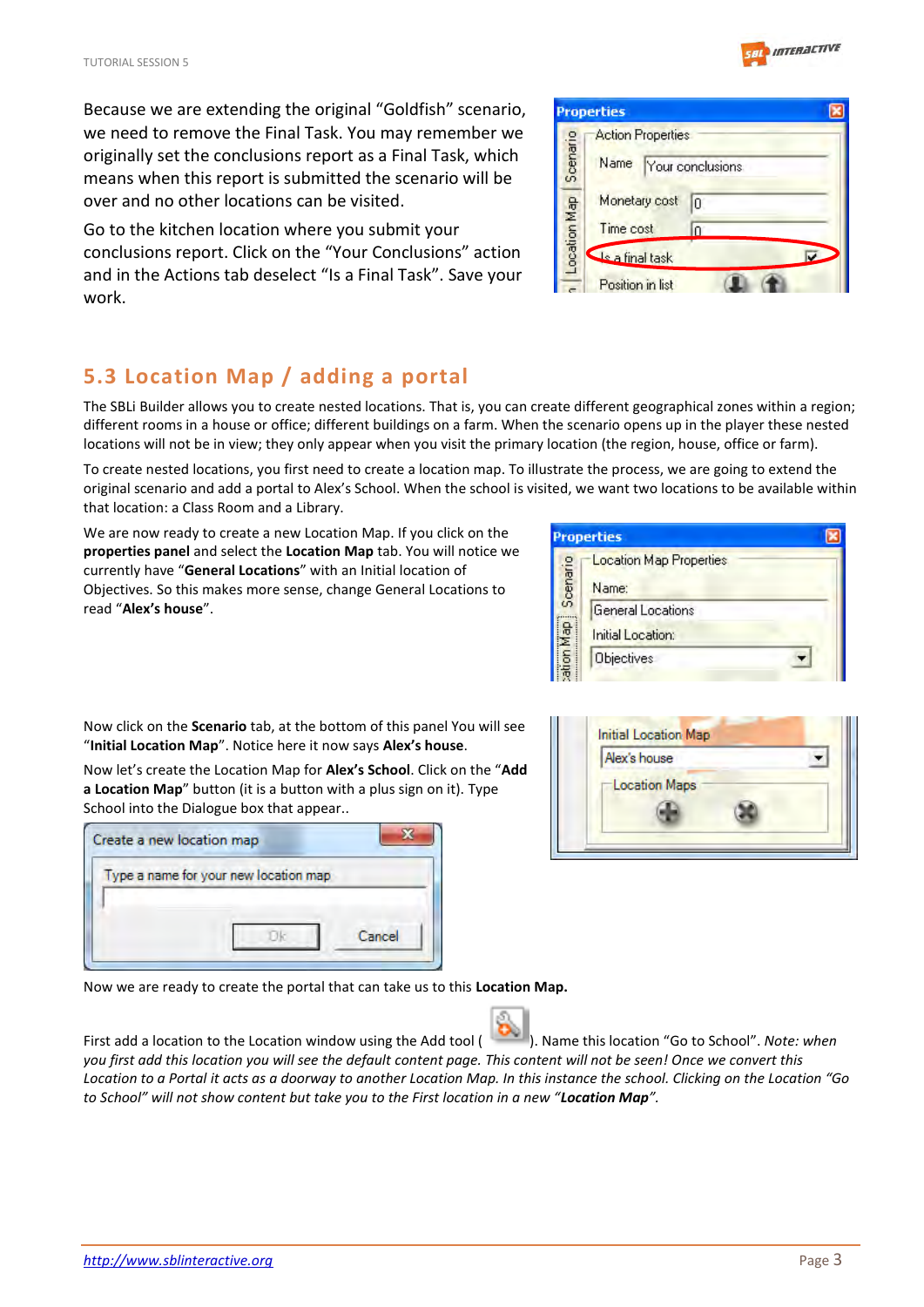

Next with the new location "Go to School" selected, go to the properties panel and tick the "Use as location map portal"

| <b>Location Properties</b> |  |
|----------------------------|--|
| Name: Go to School         |  |
| Use as location map portal |  |
| School                     |  |

Now click on "Go to School" and see what happens. You should be looking at something like below.

| File Scenario Settings View Utilities Help    |  |             |                                              |        |                           |  |    |  |
|-----------------------------------------------|--|-------------|----------------------------------------------|--------|---------------------------|--|----|--|
|                                               |  |             |                                              |        |                           |  |    |  |
|                                               |  |             |                                              |        | S<br>$\zeta_{\mathrm{p}}$ |  |    |  |
|                                               |  |             |                                              |        | S                         |  |    |  |
|                                               |  |             | Current view :: School >> The Empty Location |        |                           |  |    |  |
|                                               |  |             |                                              |        |                           |  |    |  |
| Possible Actions for >><br>The Empty Location |  |             |                                              | ц<br>в |                           |  | 02 |  |
|                                               |  | actions     |                                              |        |                           |  |    |  |
|                                               |  | ≕           |                                              |        |                           |  |    |  |
|                                               |  | collections |                                              |        |                           |  |    |  |

A blank canvas where you can begin adding the School locations. Note the Breadcrumbs in the center bar tell you where you are- **School>>** empt locations.

However there are a couple of more changes we need to do, since we don't want this location to appear until after the Conclusions Report has been submitted.

As we have done in the intro tutorial, select the location in question "Go to School" and create a prerequisite. NOTE: since this is a portal and clicking on it jumps to a new Location Map, you must select the location using a right mouse click. This will bring up a floating Properties panel where you can make amendments to the location.

| I want this location : Go to School |                          |                                 |      |           |        |                 |              |                |
|-------------------------------------|--------------------------|---------------------------------|------|-----------|--------|-----------------|--------------|----------------|
| available                           | $\bullet$ If             |                                 |      |           |        |                 | Save changes | Cancel changes |
|                                     | 1<br>31 L<br>Parentheses | of $1$           $\chi$<br>Type | Name | Condition | Action | Scored<br>Above | Parentheses  | Operator       |

To help the user to progress through the scenario, let's add an action "Continue to School" underneath the "Your conclusions" action. This action can appear after the report is submitted and give the hint "click on location "Go to School"

Now that the prerequisites are set lets go to the School Location Map.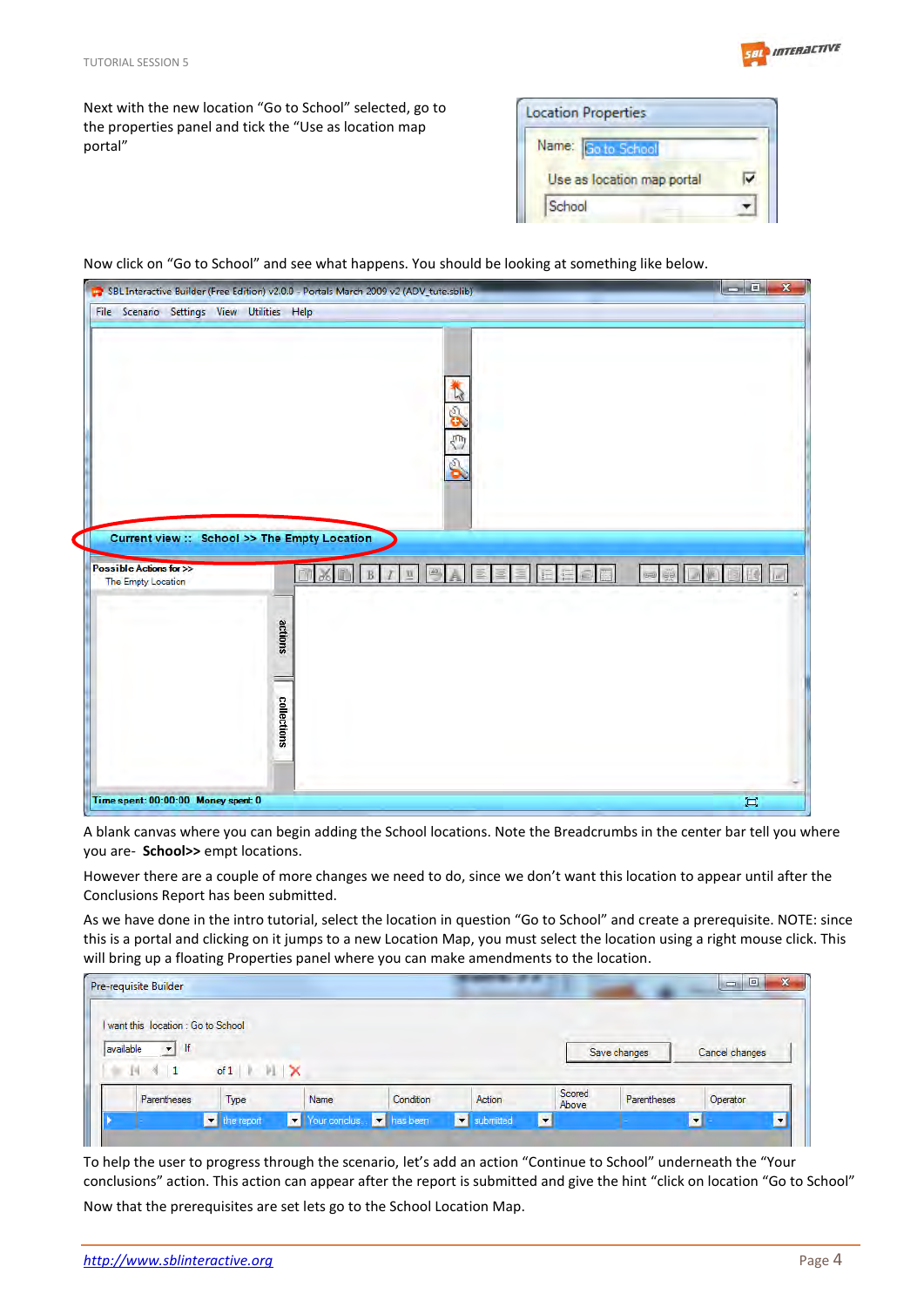

Add some new locations that will represent a class room and a Library, which can now be populated with content. But how do we get back home?

We need another portal. To do this, create another location at the School called "Back to Alex's House". Click on the Location tab and for "Back to Alex's House" check "Use a location map portal" and select Alex's House. Now click on the "Back to Alex's House" icon and you will return to the original Location map.

| Location Properties        |  |
|----------------------------|--|
| Name: Back to Alex's House |  |
| Use as location map portal |  |
| <b>Vex's house</b>         |  |

## <span id="page-6-0"></span>**5.4 Deadlines and budgets (my\_deadlines.sblib)**

For the deadlines section, please close your portals example and open the file named my\_deadlines.sblib.

The most important information with regard to using deadlines is found in the Properties panel "**Scenario**" tab.

The "Scenario" tab contains controls that alter properties related to a Scenario as a whole.

**Name:** the name of your scenario. This scenario name appears in the title bar when the application is in Builder mode and when it is in Player mode.

**Start Date:** Scenarios can have a start and finish, time and date. When a scenario that has time properties is first opened, the time and date in the scenario is set to the start time and date. If the scenario user then performs an action which has a time duration associated with it, the time and date will be increased appropriately. If the time and date reaches a predetermined time limit the scenario will end with a time expired message.

**Deadline:** Allows you to set the virtual deadline time and date for your scenario. A drop down menu enables you to set the future deadline date - you can then change the time if you wish within the Deadline entry box.

**Deadline safety margin:** You can set the number of minutes when a warning is given before the deadline is reached. The warning says "Performing this action puts you close to your deadline date, continue?" The scenario user can then choose to continue with the action or not.

**Note:** Start date allows you to set the start time and date for a scenario, this value is not related to real time, it is "scenario time".

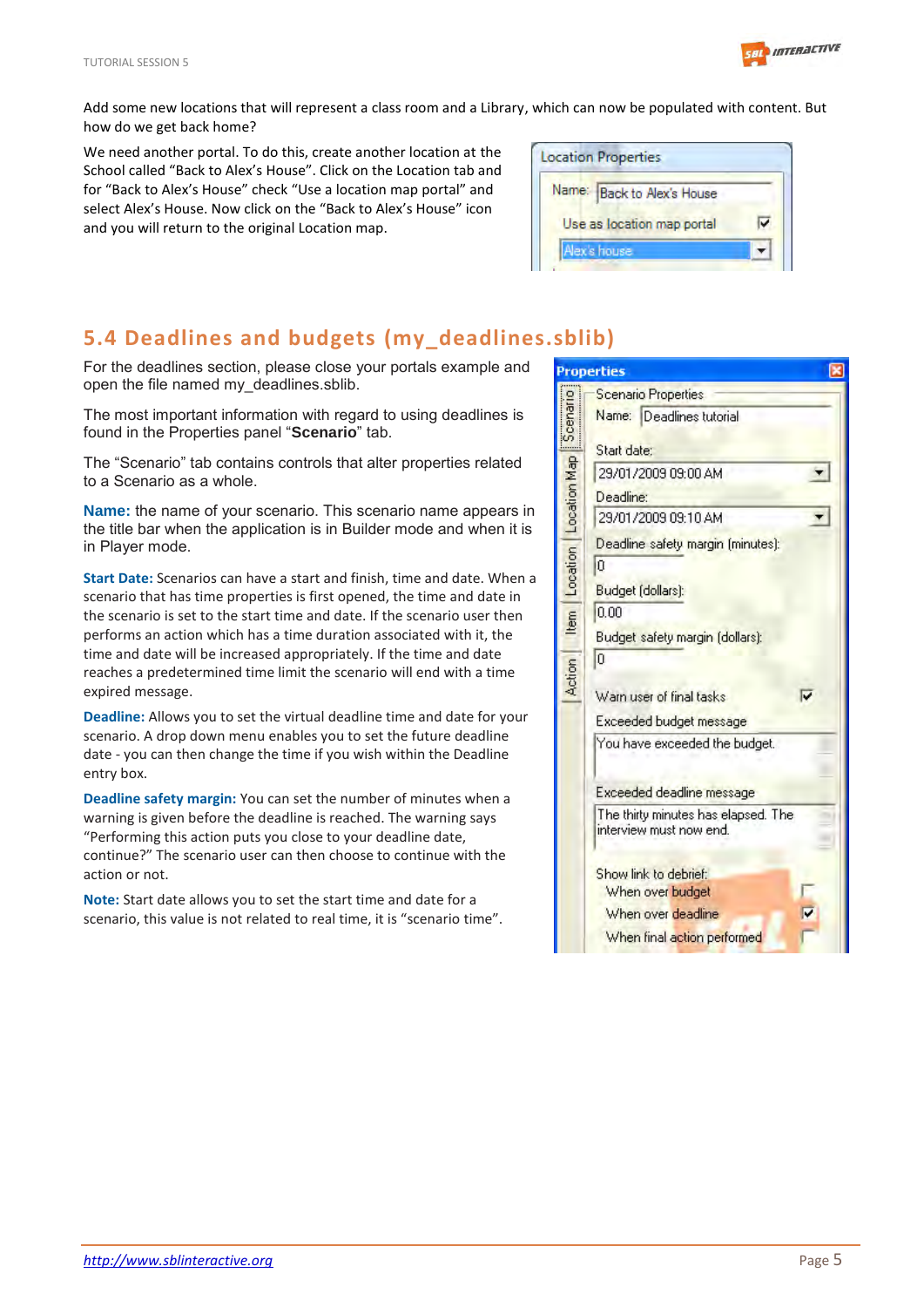

#### **EXAMPLE**

The example has the "player" in the role of a lawyer interviewing a client. Time and Money is of extreme importance in this industry and for this reason potential lawyers need to gain all information required as quickly as possible to reduce costs for the client.

In order to implement this in the SBLi you need to set a budget and time limit.



**NOTE:** You can set a monetary **budget** that the users of your scenario can spend by taking certain actions. You need to set a value to indicate the amount of virtual money available to the player of the scenario. The cost of different actions associated with a scenario are entered via the Monetary cost text box on the Actions tab on the Properties panel.

#### **SET SCENARIO PROPERTIES**

**Step 1**. Name your scenario. Make it relevant to this scenario. This name is very helpful for identifying what scenario you are in appears in the title bar when the application is in Builder mode and when it is in Player mode.

**Step 2**. Set the Start Date and Deadline date. Make sure you don't make the time difference too great (approximately 10mins). We want to be able to see the results of this deadline easily. Later we will set actions that accumulate time, so we can see the time expired message in action.

**Step 3.** Set a budget of 10 dollars. Although a budget isn't relevant for this example I want you to be able to see how it looks.

**Step 4**. Set a deadline safety margin, to receive a warning before the deadline is reached. The warning says "Performing this action puts you close to your deadline date, continue?" The scenario user can then choose to continue with the action or not.

**Step 5.** Tick the "Warn user of final tasks"

**Step 6**. Type a message in the Exceeded budget and deadline messages windows.

**Step 7**. If you chose to select "Show link to debrief" remember you will have to enter content in the debrief page.

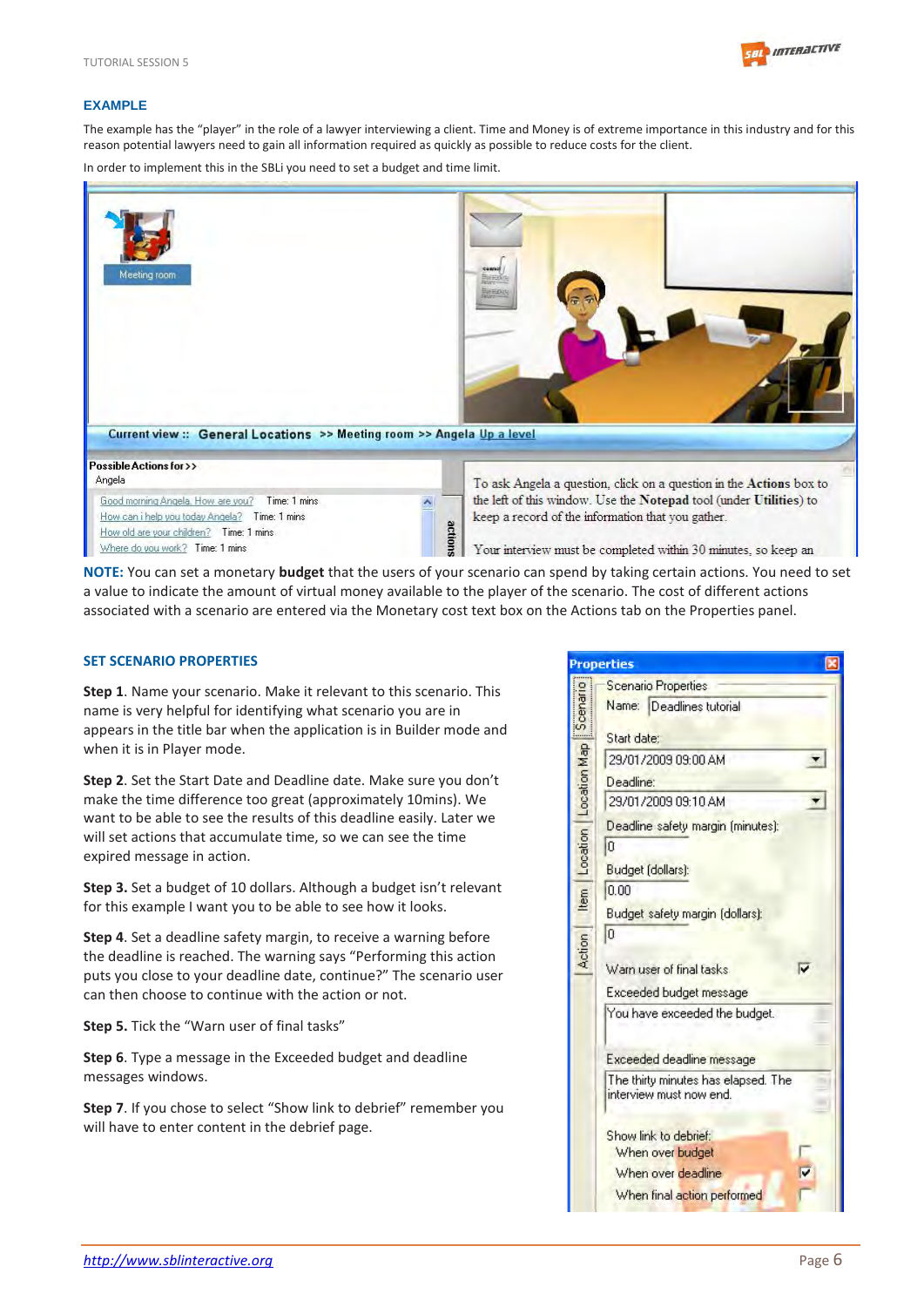

#### **CREATE THE SCENARIO**

In order to streamline this exercise I have supplied a file that already has the content.

The steps involved in creating this included:



1. Using the "Add Tool" ( ).click in the **Location** window (upper left) to add the **LOCATION** icon.

- 2. Name the location **Meeting room**, and in the "**Content**" window type the text "*The client, Angela, is waiting for you in the meeting room.*"
- 3. Use the add tool again click in the **Environment** window (upper right) to add the **ITEM** icon.
- 4. Name the Item icon **Angela**
- 5. With **Angela** item selected click on "<<Add a new action>>" each action represents a question, with the content page supplying Angela's answers. .

#### **Now we can begin adding the cost and time to each question.**

With an action selected, click on the Actions tab in the Properties Panel. Here you can see where you can set the Monetary cost and Time cost. Note if you do not want any value you must enter ZERO. The fields cannot be left blank. Notice the time and cost value now appears next to the action.

| <b>Possible Actions for <math>\rightarrow</math></b><br>Angela                                                                                                   |  |
|------------------------------------------------------------------------------------------------------------------------------------------------------------------|--|
| R X Good morning Angela. How are you? Time: 3 mins Cost: \$5<br>R X How can i help you today Angela? Time: 1 mins<br>and and search of Consideration and his use |  |

|              | <b>Properties</b>        |                              |
|--------------|--------------------------|------------------------------|
|              | <b>Action Properties</b> |                              |
| Scenario     | Name                     | Good morning Angela. How are |
|              | Monetary cost            | 0                            |
| Location Map | Time cost                | 0                            |
|              | Is a final task          |                              |
| S            | Position in list         |                              |

Make sure the total of the value you set will exceed the budgets set for time and money. Now switch to player mode (Ctrl Tab) and test that you get the warning message.

Did the bullying continue? Time: 2 mins gus How did you respond to the continued bullying? Time: 2 mins Time spent: 00:04:00 Time remaining: 00:06:00 Money spent: 5

**Notice the accumulation of time and money at the bottom of the window**.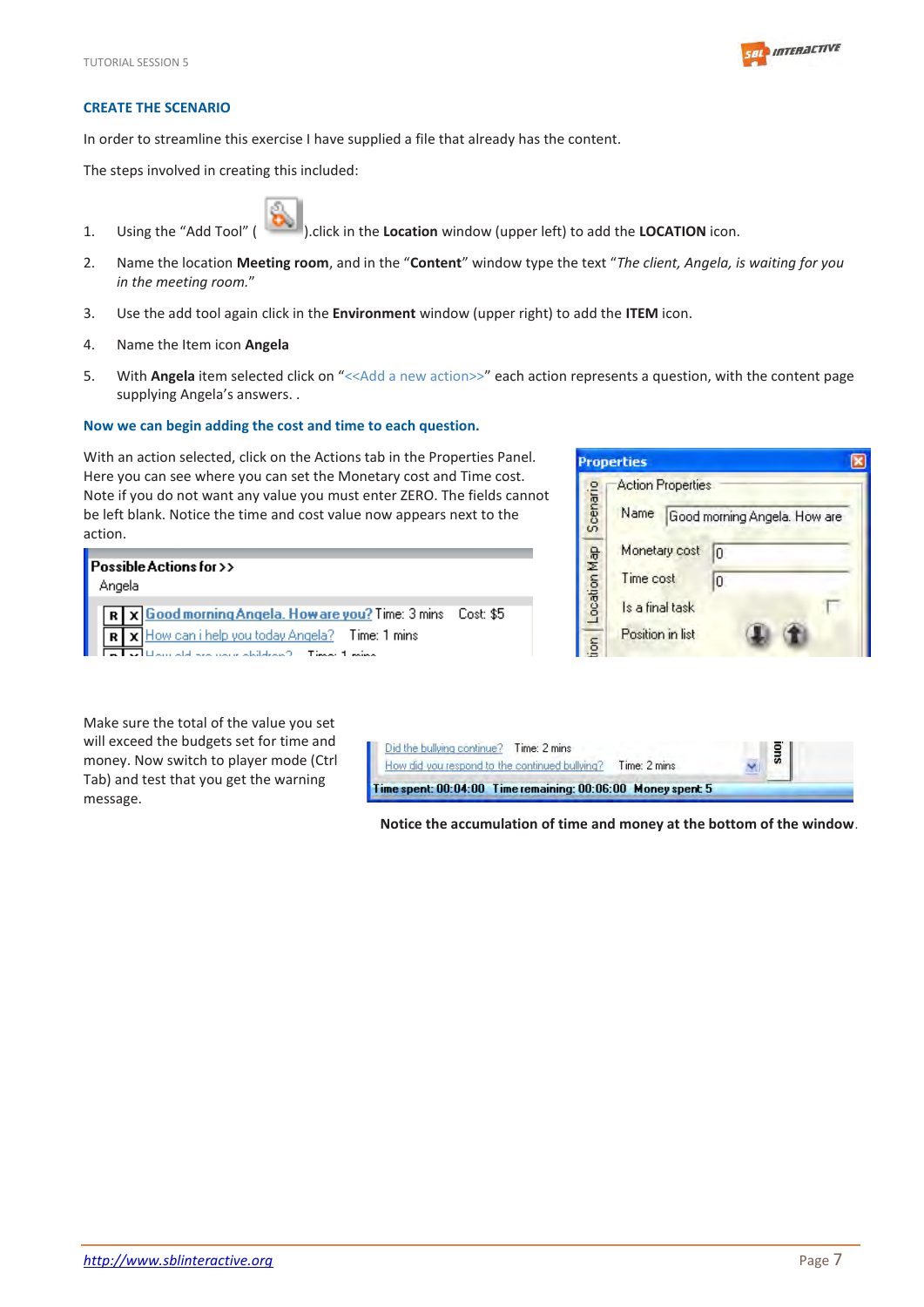6



## <span id="page-9-0"></span>**5.5 Set debrief message**

You can choose when the link to the debrief appears to the scenario user by clicking on one or more of the tick boxes shown - that is, when over budget, when over deadline, or when the final action has been performed.

| Show link to debrief:<br>When over budget |                             |  |
|-------------------------------------------|-----------------------------|--|
| When over deadline                        |                             |  |
|                                           | When final action performed |  |
| Initial Location Map                      |                             |  |
| <b>General Locations</b>                  |                             |  |

To enter your desired debrief message click on the "Edit debrief" tool circled below and type the message:

You have run out of time and or money: the interview must end before you have obtained all of the relevant facts from Angela.

You should reset the Scenario and make another attempt.

### ations >> Meating roum  $\begin{tabular}{|c|c|} \hline \text{A8} & \text{A9} \\ \hline \end{tabular}$ 11 14 12  $I$   $u$  $\equiv$ E e. 同义  $B$ œ You have run out of time and or money: the interview has ended before you have obtained all of the relevant facts from Angela. actions You should reset the Scenario and make another attempt. collections  $\Box$ 100-10-00 Muney ap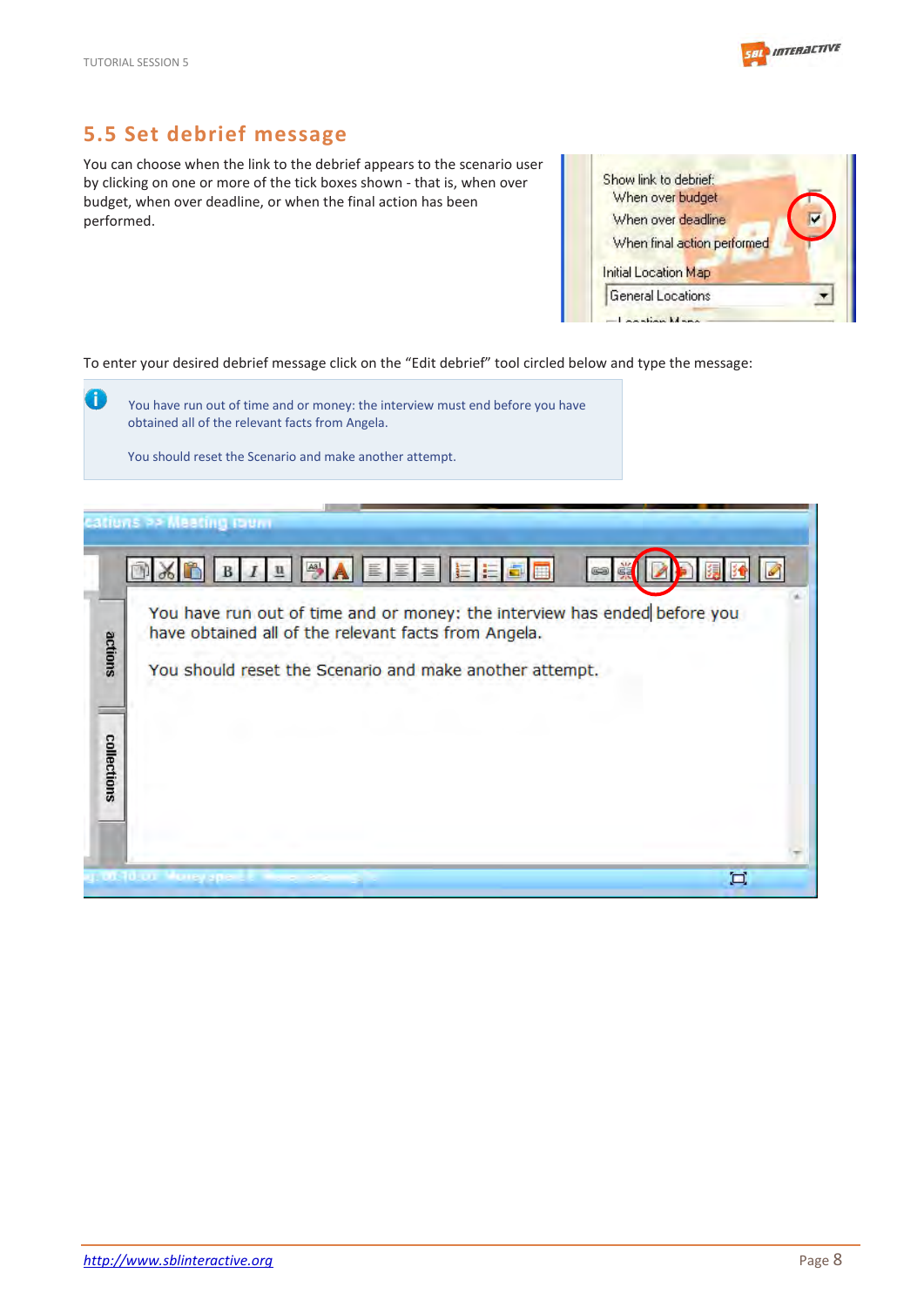

## <span id="page-10-0"></span>**5.6 Fill in the Blank Report**

#### **Report Types**

There are 3 distinct report types

- 1. Singleline and Multiline Questions
- 2. Multichoice Question and Checked Choice Question
- 3. Fill in the Blank(s)

Singleline and Mutiline Questions are the only types that can NOT be scored, as they require a written response from the user.

Below is the dialogue box for a Mutiline Question. The Singleline Option is the same but is used when the answer is expected to be just a few words. **Note:** *"Additional Settings"* of allows you to edit the width and height of the response box depending on your needs.

| Identifying name<br>q1<br><b>Heading or Question</b><br>Reflect on what you have read and write a summary on what you have leamed.<br>Response type<br><b>C</b> Singleline Text Box<br>C Multichoice Question<br>Fill in the Blank(s)<br><b>C</b> Multiline Text Box<br>C Checked Choice Question<br>Headings of user feedback table<br>User Response Heading<br>Your Response<br>Feedback Heading:<br>Feedback<br>Additional settings<br>Width of response box<br>85%<br>Height of response box<br>80 <sub>px</sub><br>Sample solution / Possible options<br>You should have considered:<br>1. Planning is essential in Project Managing<br>2. Consideration must always be given to the project budget<br>3. Good relationships with contractors will increase productivity<br>Add This Report Item<br>Cancel | <b>Adding Report Item</b> | $\mathbf{x}$ |
|-----------------------------------------------------------------------------------------------------------------------------------------------------------------------------------------------------------------------------------------------------------------------------------------------------------------------------------------------------------------------------------------------------------------------------------------------------------------------------------------------------------------------------------------------------------------------------------------------------------------------------------------------------------------------------------------------------------------------------------------------------------------------------------------------------------------|---------------------------|--------------|
|                                                                                                                                                                                                                                                                                                                                                                                                                                                                                                                                                                                                                                                                                                                                                                                                                 |                           |              |
|                                                                                                                                                                                                                                                                                                                                                                                                                                                                                                                                                                                                                                                                                                                                                                                                                 |                           |              |
|                                                                                                                                                                                                                                                                                                                                                                                                                                                                                                                                                                                                                                                                                                                                                                                                                 |                           |              |
|                                                                                                                                                                                                                                                                                                                                                                                                                                                                                                                                                                                                                                                                                                                                                                                                                 |                           |              |
|                                                                                                                                                                                                                                                                                                                                                                                                                                                                                                                                                                                                                                                                                                                                                                                                                 |                           |              |
|                                                                                                                                                                                                                                                                                                                                                                                                                                                                                                                                                                                                                                                                                                                                                                                                                 |                           |              |
|                                                                                                                                                                                                                                                                                                                                                                                                                                                                                                                                                                                                                                                                                                                                                                                                                 |                           |              |
|                                                                                                                                                                                                                                                                                                                                                                                                                                                                                                                                                                                                                                                                                                                                                                                                                 |                           |              |
|                                                                                                                                                                                                                                                                                                                                                                                                                                                                                                                                                                                                                                                                                                                                                                                                                 |                           |              |
|                                                                                                                                                                                                                                                                                                                                                                                                                                                                                                                                                                                                                                                                                                                                                                                                                 |                           |              |
|                                                                                                                                                                                                                                                                                                                                                                                                                                                                                                                                                                                                                                                                                                                                                                                                                 |                           |              |
|                                                                                                                                                                                                                                                                                                                                                                                                                                                                                                                                                                                                                                                                                                                                                                                                                 |                           |              |
|                                                                                                                                                                                                                                                                                                                                                                                                                                                                                                                                                                                                                                                                                                                                                                                                                 |                           |              |
|                                                                                                                                                                                                                                                                                                                                                                                                                                                                                                                                                                                                                                                                                                                                                                                                                 |                           |              |
|                                                                                                                                                                                                                                                                                                                                                                                                                                                                                                                                                                                                                                                                                                                                                                                                                 |                           |              |
|                                                                                                                                                                                                                                                                                                                                                                                                                                                                                                                                                                                                                                                                                                                                                                                                                 |                           |              |
|                                                                                                                                                                                                                                                                                                                                                                                                                                                                                                                                                                                                                                                                                                                                                                                                                 |                           |              |
|                                                                                                                                                                                                                                                                                                                                                                                                                                                                                                                                                                                                                                                                                                                                                                                                                 |                           |              |
|                                                                                                                                                                                                                                                                                                                                                                                                                                                                                                                                                                                                                                                                                                                                                                                                                 |                           |              |
|                                                                                                                                                                                                                                                                                                                                                                                                                                                                                                                                                                                                                                                                                                                                                                                                                 |                           |              |
|                                                                                                                                                                                                                                                                                                                                                                                                                                                                                                                                                                                                                                                                                                                                                                                                                 |                           |              |
|                                                                                                                                                                                                                                                                                                                                                                                                                                                                                                                                                                                                                                                                                                                                                                                                                 |                           |              |
|                                                                                                                                                                                                                                                                                                                                                                                                                                                                                                                                                                                                                                                                                                                                                                                                                 |                           |              |
|                                                                                                                                                                                                                                                                                                                                                                                                                                                                                                                                                                                                                                                                                                                                                                                                                 |                           |              |
|                                                                                                                                                                                                                                                                                                                                                                                                                                                                                                                                                                                                                                                                                                                                                                                                                 |                           |              |
|                                                                                                                                                                                                                                                                                                                                                                                                                                                                                                                                                                                                                                                                                                                                                                                                                 |                           |              |
|                                                                                                                                                                                                                                                                                                                                                                                                                                                                                                                                                                                                                                                                                                                                                                                                                 |                           |              |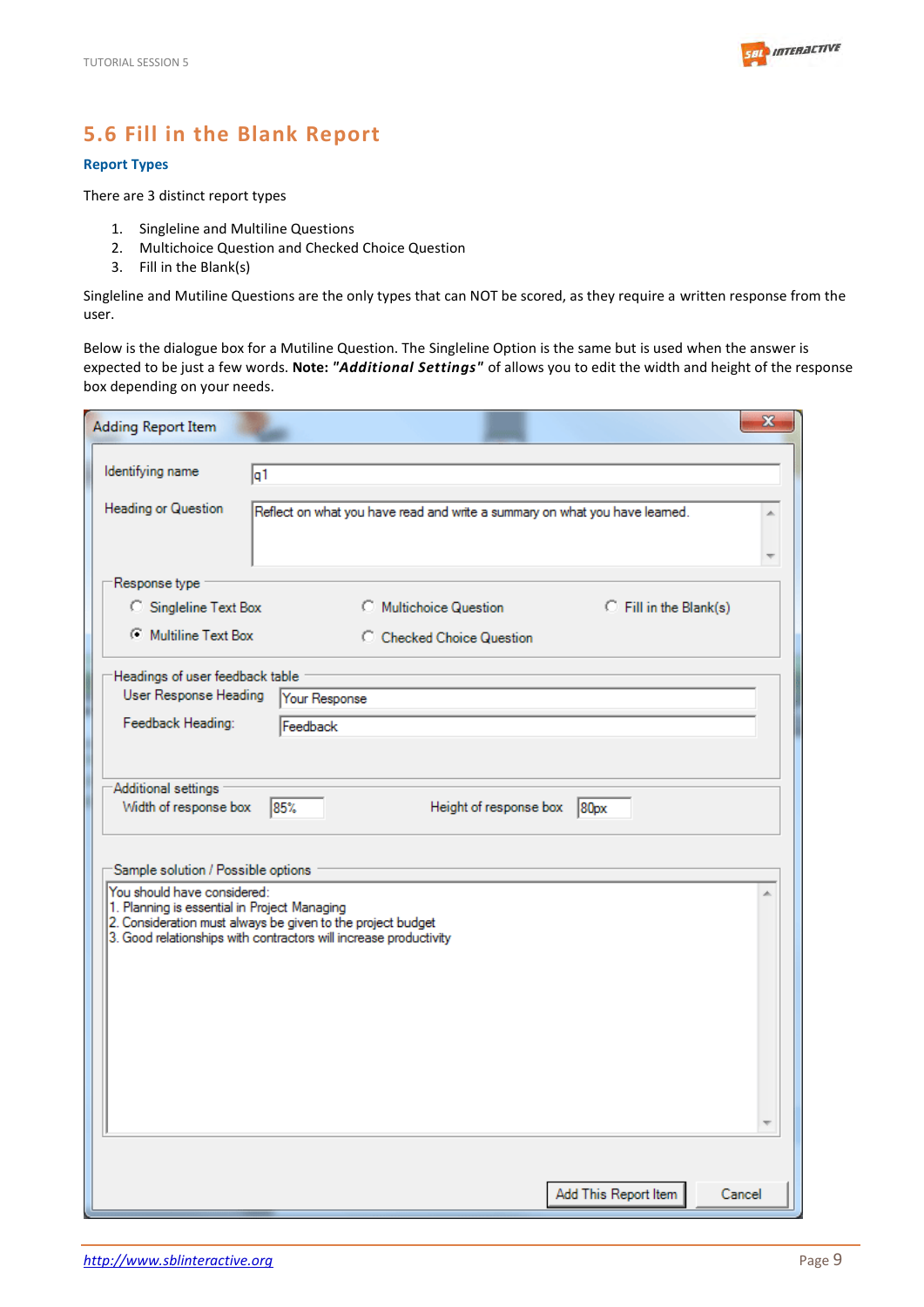

All other questions types can be scored by selecting the "Scored" check box. Other options include "Reveal scores to user" and "Accumulate scores". The example below is for "Checked Choice Question" where the layout and options are the same for "Multichoice Question". The only difference between the two is "Check Choice Question" can have more than once answer correct. In this instance you can score responses on a sliding scale depending on appropriateness of answer.

| Identifying name                                      | $\overline{a1}$                                                                                                                  |               |                                           |   |
|-------------------------------------------------------|----------------------------------------------------------------------------------------------------------------------------------|---------------|-------------------------------------------|---|
| <b>Heading or Question</b>                            | What is the most famous native animal to China                                                                                   |               |                                           |   |
|                                                       |                                                                                                                                  |               |                                           |   |
| Response type                                         |                                                                                                                                  |               |                                           |   |
| C Singleline Text Box                                 | Multichoice Question                                                                                                             |               | C Fill in the Blank(s)                    |   |
| C Multiline Text Box                                  | C Checked Choice Question                                                                                                        |               |                                           |   |
| Headings of user feedback table                       |                                                                                                                                  |               |                                           |   |
|                                                       | Possible Choices Heading Possible options                                                                                        |               |                                           |   |
| User Choice Heading:                                  | Your choice                                                                                                                      |               |                                           |   |
|                                                       |                                                                                                                                  |               |                                           |   |
| Choice Feedback Heading Choice Feedback               |                                                                                                                                  |               |                                           |   |
| Selection Items                                       | Scored $\overline{V}$ Reveal scores to users $\overline{V}$<br>Accumulate scores $\overline{\mathsf{v}}$<br>Response If Selected |               | Response if not sele                      |   |
| Sample solution / Possible options<br>Chinese dragons | Incorrect, this is not a real animal                                                                                             |               |                                           |   |
| Additional settings                                   |                                                                                                                                  |               |                                           |   |
| Score 0                                               |                                                                                                                                  |               |                                           | ≣ |
| Giant Panda                                           | Correct, the Giant Panda is an                                                                                                   | $\mathcal{L}$ | The Giant Panda is actually the           |   |
|                                                       | iconic image for China                                                                                                           |               | most recognised native Chinese<br>animal. |   |
| Score 3                                               |                                                                                                                                  |               |                                           |   |

The ability to provide immediate feedback is an important teaching tool and **all question types** have this option. Feedback can be provided when an answer IS selected and/or when an answer is NOT selected; as in the example above.

To complete the report just click on "Add This Report Item" or "Apply Changes" if you made edits.

You can also add multiple reports on one content page. The last example shows the third report type "Fill in the Blank(s)". **Note:** *"Width of the response box"* allows you to adjust the window size to allow for longer or shorter words.

To create a "Fill in the Blanks" report, you need to type the correct and complete sentence and bracket the words you want hidden with **~** marks. In the example below the answers are United Kingdom and England. **Note:** it is NOT case sensitive.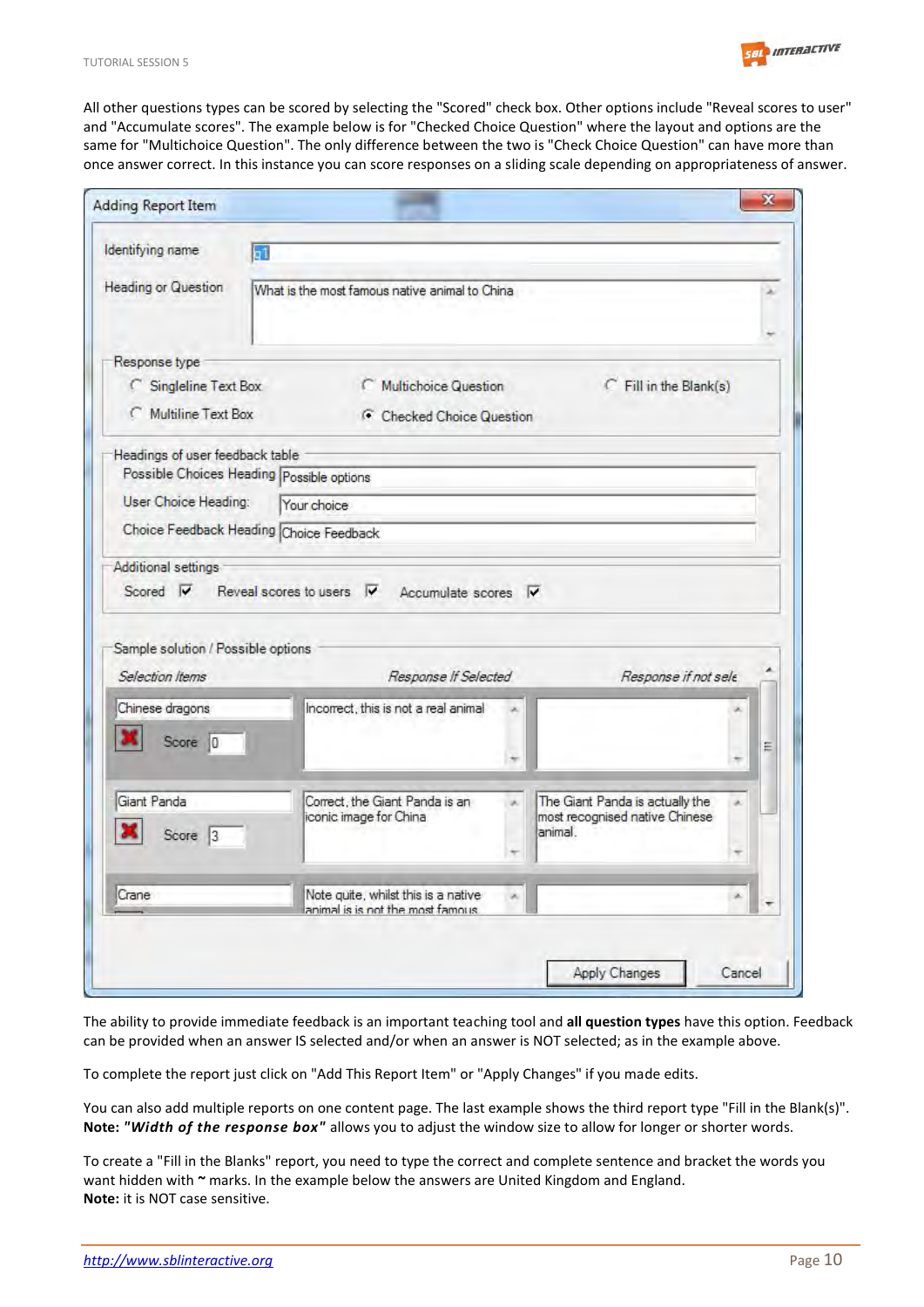

| Identifying name                             | q <sub>2</sub> |                                                                                            |                                        |        |
|----------------------------------------------|----------------|--------------------------------------------------------------------------------------------|----------------------------------------|--------|
| <b>Heading or Question</b>                   |                | Please fill in the blanks in sentence below.                                               |                                        |        |
|                                              |                |                                                                                            |                                        |        |
| Response type                                |                |                                                                                            |                                        |        |
| C Singleline Text Box                        |                | Multichoice Question                                                                       | Fill in the Blank(s)                   |        |
| C Multiline Text Box                         |                | C Checked Choice Question                                                                  |                                        |        |
| Headings of user feedback table              |                |                                                                                            |                                        |        |
| User Response Heading                        | Your Response  |                                                                                            |                                        |        |
| Feedback Heading:                            | Feedback       |                                                                                            |                                        |        |
|                                              |                |                                                                                            |                                        |        |
|                                              |                |                                                                                            |                                        |        |
| Additional settings<br>Width of response box | 20%            | Scored IV                                                                                  | Reveal scores to users $\triangledown$ |        |
|                                              |                |                                                                                            |                                        |        |
| Question / Answer                            |                |                                                                                            |                                        |        |
| Please put answer between ~                  |                |                                                                                            |                                        |        |
| Score 2                                      |                |                                                                                            |                                        |        |
|                                              |                | UK stands for ~United Kingdom~ made up of Northern Ireland, Scotland, Wales and ~England~. |                                        |        |
|                                              |                |                                                                                            |                                        |        |
|                                              |                |                                                                                            |                                        |        |
|                                              |                |                                                                                            |                                        |        |
|                                              |                |                                                                                            |                                        |        |
|                                              |                |                                                                                            |                                        |        |
|                                              |                |                                                                                            |                                        |        |
|                                              |                |                                                                                            |                                        |        |
|                                              |                |                                                                                            |                                        |        |
|                                              |                |                                                                                            |                                        |        |
|                                              |                |                                                                                            |                                        |        |
|                                              |                |                                                                                            | Apply Changes                          | Cancel |

**Note:** so the report can be submitted there also needs to be a "Report Submit" button added to the content page. To add a submit report button, see *["Insert Report Submit"](file://Viper/cal$/current%20projects/SBLi/Software/Help/sbli_builder_help/v2/pages/cont_ed.html%23insert_rpt)*.

Finally to view the report items as they will appear to a person playing the scenario, switch to player mode via "Ctrl+ tab" or using the "Settings>>Mode>>Player Mode" option in the menu bar of the main window. Switch back using "Ctrl+ tab" or the "Builder Mode" option in the same menu. In builder mode the report items are represented as report item tokens.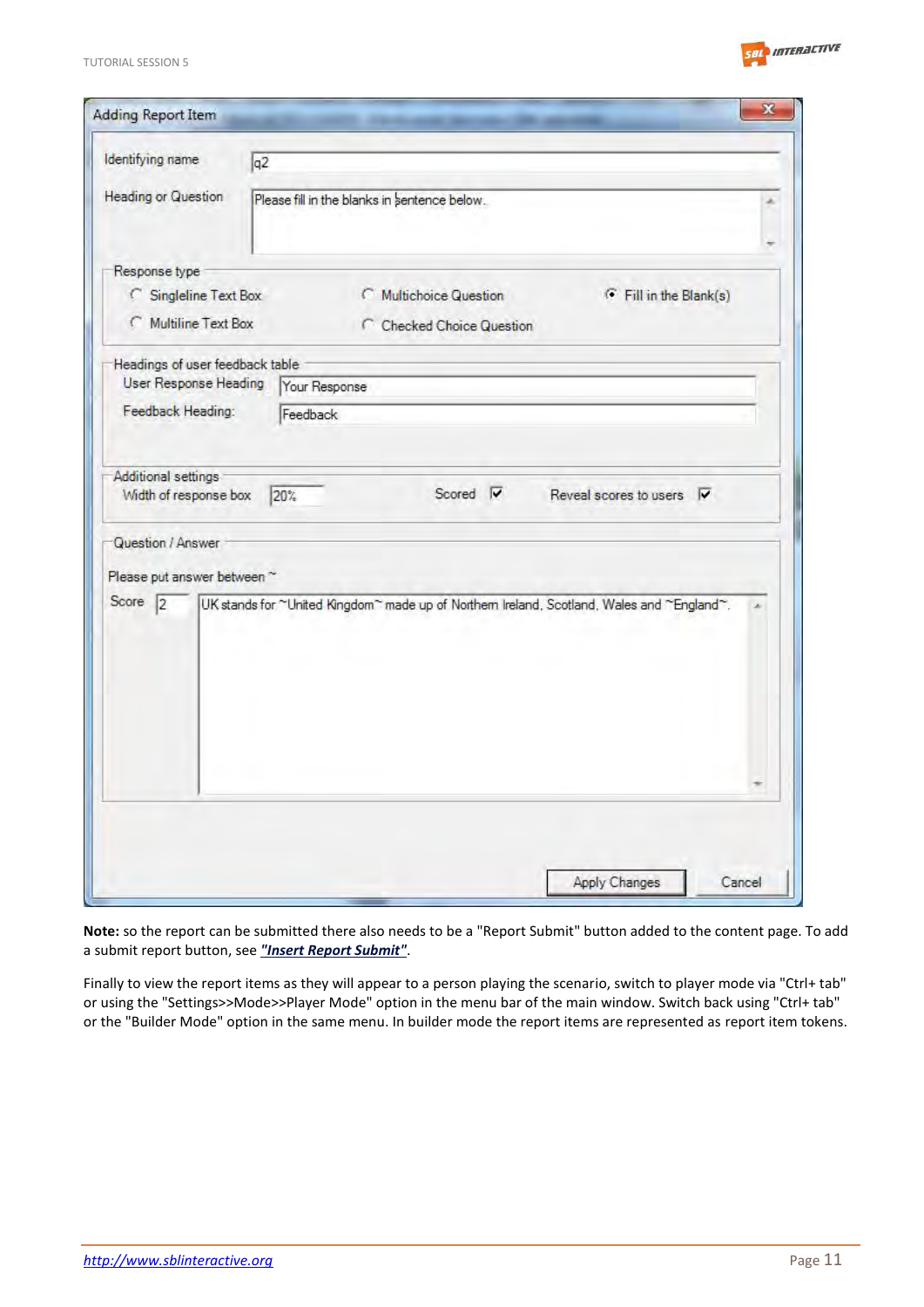

The below image is how the reports looks in "Builder Mode".

| $\frac{ \mathbf{A3} }{\sigma}$<br>星星<br>昌<br>G2       | š         |
|-------------------------------------------------------|-----------|
|                                                       |           |
| <b>Report Item Placeholder</b><br>shift-click to edit |           |
| <b>Report Item Placeholder</b><br>shift-click to edit | Ξ         |
| <b>Report Item Placeholder</b><br>shift-click to edit |           |
| Submit                                                |           |
| To continue click on                                  | $\square$ |

Below is the "Player Mode" view.

|                 | What is the most famous native animal to China |                                                  |
|-----------------|------------------------------------------------|--------------------------------------------------|
| Chinese dragons |                                                |                                                  |
| Giant Panda     |                                                |                                                  |
|                 |                                                |                                                  |
| Crane           |                                                |                                                  |
| UK stands for   | Please fill in the blanks in sentence below.   | made up of Northern Ireland, Scotland, Wales and |
|                 |                                                |                                                  |
| Submit          |                                                |                                                  |
|                 |                                                |                                                  |